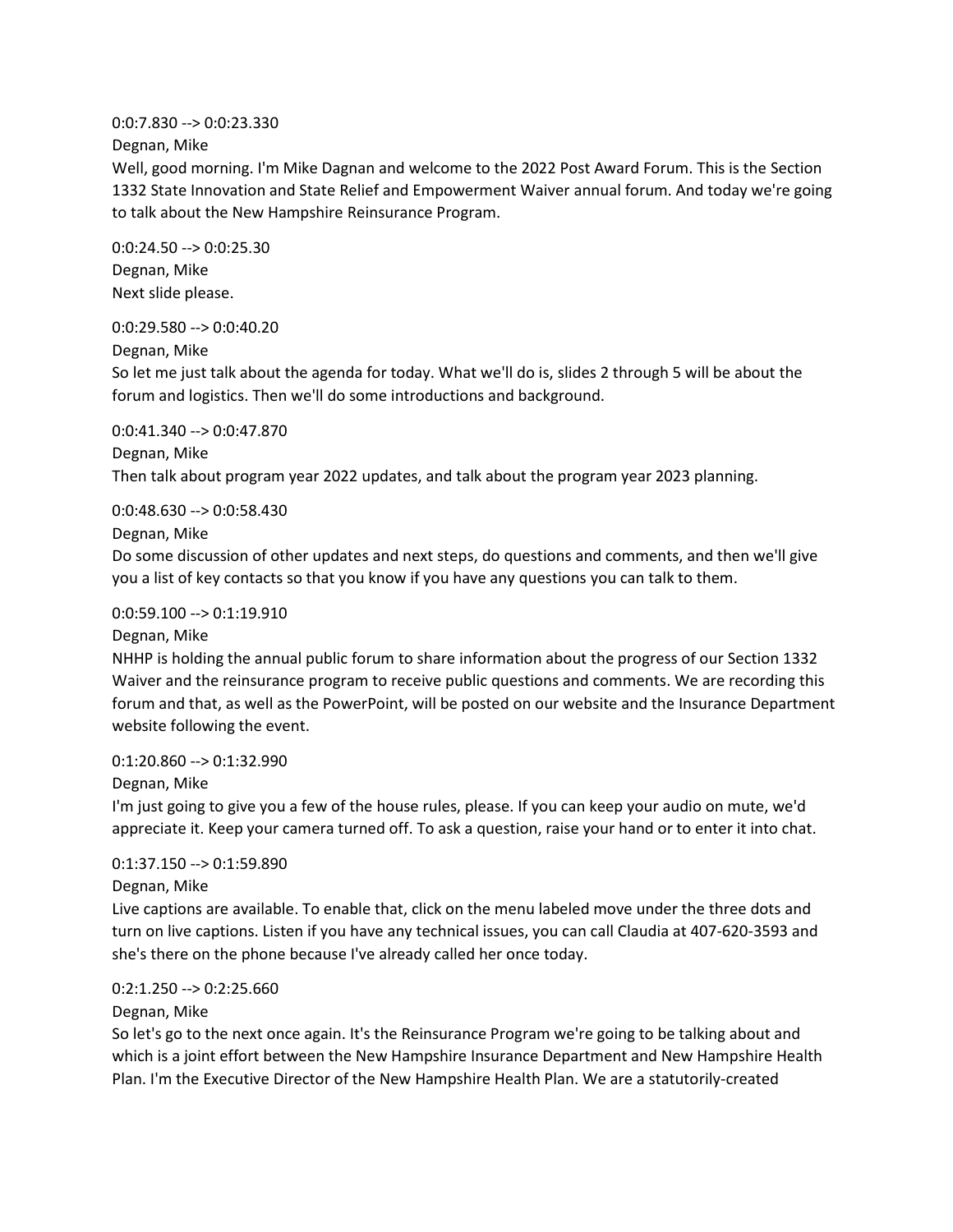nonprofit organization that ran the New Hampshire high-risk pool. We ran the federal high-risk pool as well as the ACA outreach and education program.

#### 0:2:27.260 --> 0:2:58.790

Degnan, Mike

NHHP is administrating the Reinsurance Program. NHHP is not a policy setting organization. Its role is to administer the program designed by the Insurance Department and approved by the legislature. I'm going to introduce Commissioner Nicolopoulos from the New Hampshire Insurance Department. The NHID continues to advise us on the program design, implementation and operation and we have a valued relationship with them. So let me turn it over to Commission Nicolopoulos and then he can say a few words and introduced us to a few other folks. Commissioner.

0:3:1.460 --> 0:3:2.210 Nicolopoulos, Christopher I thank you, Michael.

0:3:2.490 --> 0:3:7.980 Nicolopoulos, Christopher Oh, good morning everyone. I'm joined today by a number of folks from the Department.

0:3:8.60 --> 0:3:13.930 Nicolopoulos, Christopher We've got Jason Dexter, who's our Life and Health Director, David Sky. Our Life and Health Actuary.

0:3:15.100 --> 0:3:24.320

Nicolopoulos, Christopher Jason, Aziz who's on our team. Andrew Demers, and Tiffany Fuller as well. I want to thank them all for their help in getting us ready for today.

 $0:3:24.830 \rightarrow 0:3:32.360$ Nicolopoulos, Christopher I think my next order of business is to introduce Jason Dexter and his presentation. Jason, you're up.

0:3:36.680 --> 0:3:38.390 Dexter, Jason Thank you, Commissioner. I appreciate it.

0:3:39.710 --> 0:3:49.920 Dexter, Jason For those of you don't know me, I've been with the Department about three years working with the forms examination team. I'm excited to move into the director role and get up to speed.

0:3:50.660 --> 0:4:2.760 Dexter, Jason I'm very impressed with the New Hampshire Health Plan team and how they have administered the important 1332 program and I look forward to the rest of their presentation.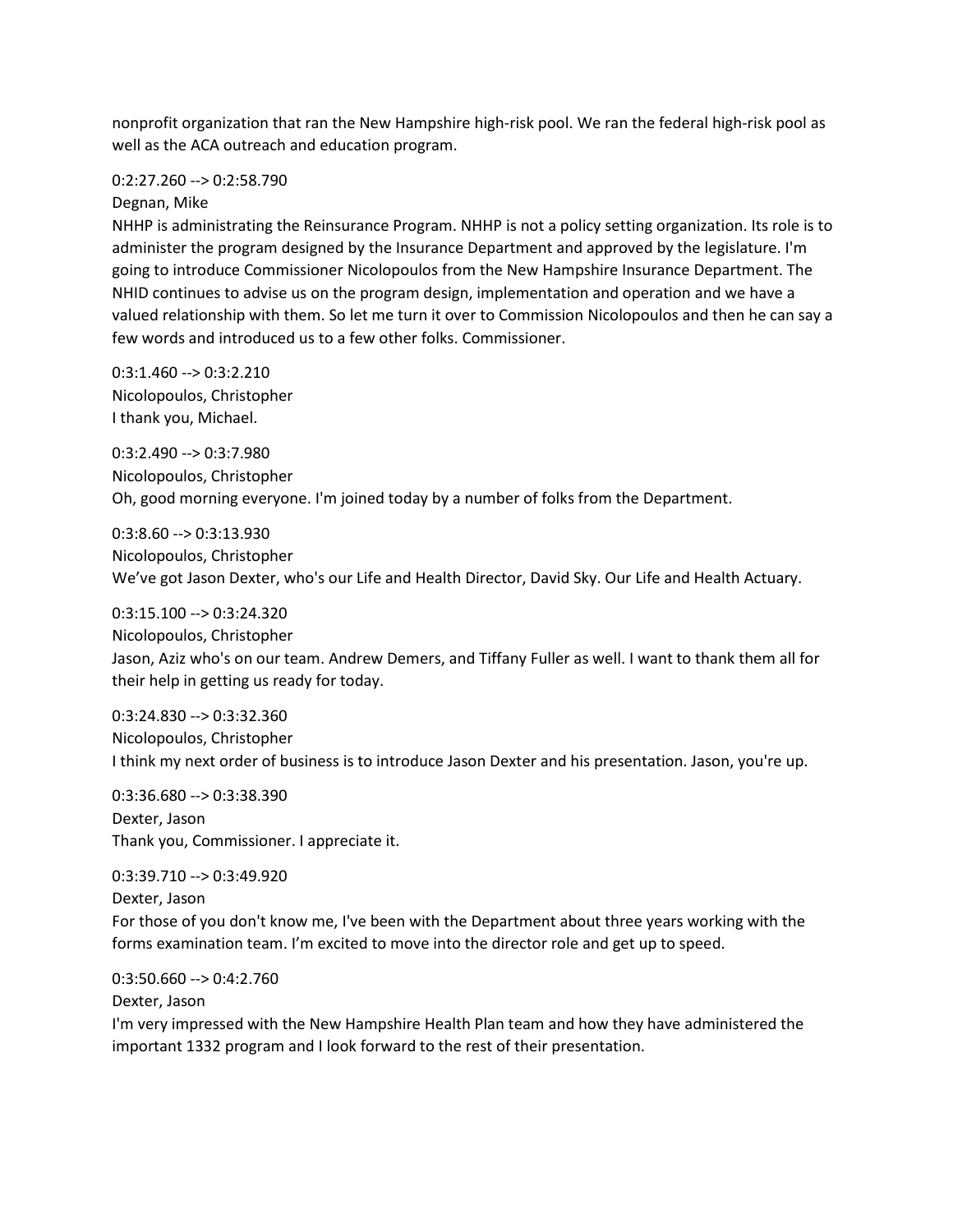$0:4:3.640 \rightarrow 0:4:4.90$ Dexter, Jason Thank you.

0:4:5.620 --> 0:4:36.180

Degnan, Mike

Thank you, Jason, and thank you, Commissioner. We appreciate it once again. The key contacts for people, if you want to reach out to us after this. Once again, I'm Mike Degnan. I'm the Executive Director of the New Hampshire Health Plan. With me today is Kevin Stone, who is the Program Director, Commissioner Nicolopoulos, and you can see his contact information along with Jason Dexter and Dave Sky and Lisa Cota-Robles, all from the Department. And Lisa Kaplan Howe is with the Public Consulting Group who's assisting us in the administration of this program.

 $0:4:36.260 \rightarrow 0:4:52.590$ 

Degnan, Mike

So, once again, I echo Jason's comments. We've worked very closely with Department on this and appreciate all the cooperation we've gotten. At this point, let me turn it over to Kevin Stone, who's the Program Director and he'll get into some of the details of the program and we can go in there.

0:4:53.480 --> 0:5:4.540

Stone, Kevin

Thanks Mike, welcome everyone. Just a quick background on the history of where the program came from.

0:5:5.0 --> 0:5:21.320

Stone, Kevin

In 2019, the legislation passed, directing the insurance department and New Hampshire Health Plan to work together creating a risk stabilization program for the individual market. An actuarial assessment was conducted and subsequently the Department was directed to apply for a Section 1332 Waiver.

 $0:5:22.790 \rightarrow 0:5:45.290$ 

Stone, Kevin

New Hampshire Health Plan amended its Plan of Operations to include a Section 1332 Reinsurance Program. The waiver was submitted in April of 2020. It was approved in August of that year and the program went into effect January 1, 2021. So calendar year 2021 was what we consider to be our first program year. Next slide please.

0:5:46.770 --> 0:5:58.630 Stone, Kevin The program design it's a five-year waiver program designed to address each year distinctly.

0:5:59.810 --> 0:6:54.760

Stone, Kevin

It's a reinsurance program that has an attachment point model. It reimburses for high-cost claims that fall within specific parameters. There's an attachment point above which claims become eligible for reinsurance payments up to a cap amount, again above which no more reinsurance recovery would be received. And the reinsurance payment is made on a coinsurance basis, meaning is a percentage of the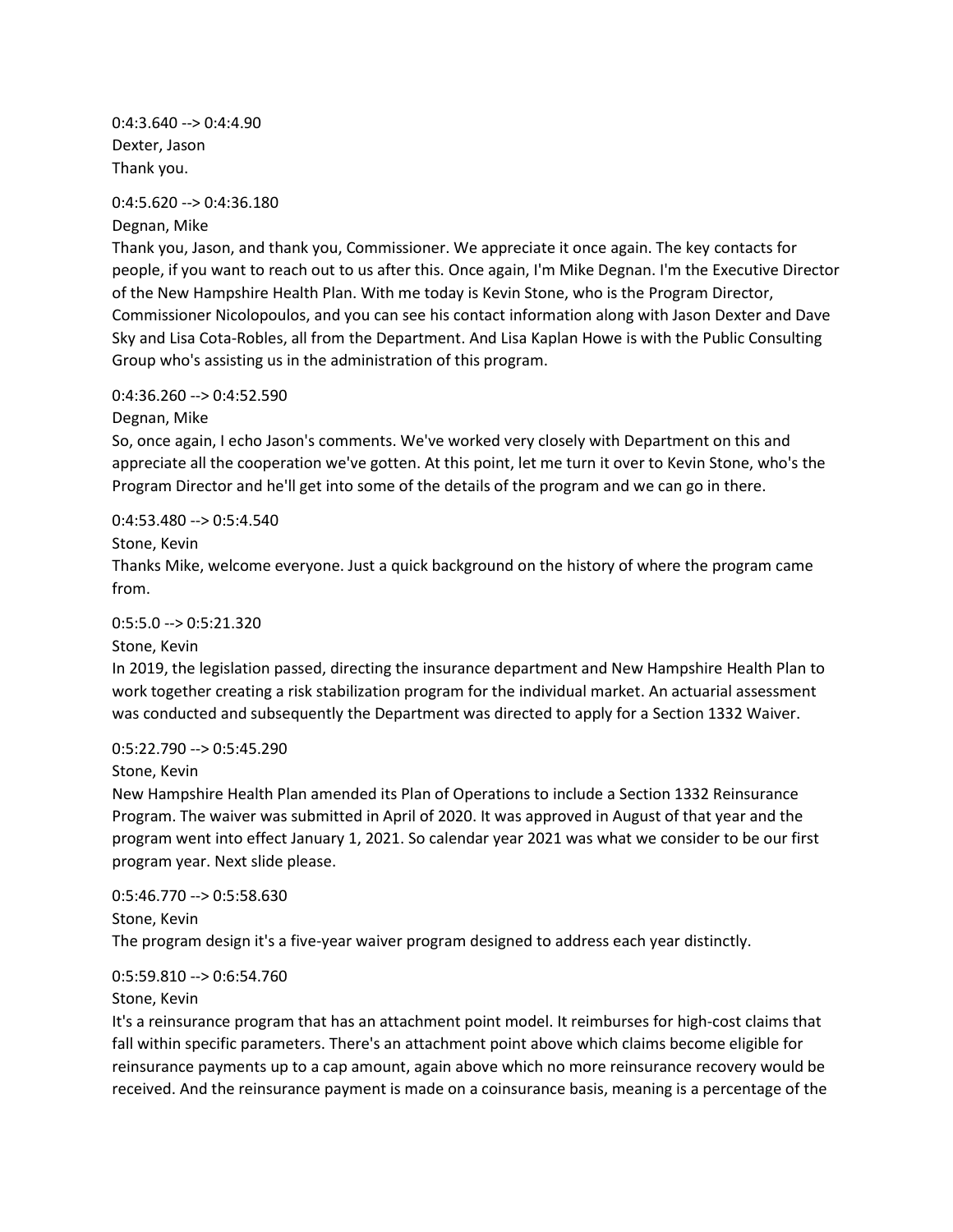claim value basis. And the New Hampshire Reinsurance Program is designed to pay out all of the funds that we take in every year after administrative costs and any board reserve. So, the coinsurance percentage is actually calculated at the end of the year. We set a target and it's at the end of the year when we know all of the eligible claims and all of the claims filed. Next slide please.

### 0:6:57.170 --> 0:7:26.650

### Stone, Kevin

So we successfully launched the program in in 2021. We had three carriers that were eligible to receive the reinsurance payments. Those same three carriers are again participating in 2022. We're halfway through nearly our second program year. Those three carriers are Anthem New Hampshire, Harvard Pilgrim Healthcare and Centene, who does business in New Hampshire as Ambetter. Next slide, please.

## 0:7:28.750 --> 0:8:12.870

### Stone, Kevin

So, for this program, there's really two sources of program funds that generate the pool to then make the reinsurance payments to the eligible carriers for their eligible claims. One source, the biggest source, is federal funding and the federal funding comes from premium tax credit savings on eligible persons that are derived from the lower premiums. Because of the Reinsurance Program in 2021, we also benefited from the American Rescue Plan Act, which pretty significantly increased the federal funding that we received that year. So in 2021, we received \$31.5 million of federal funding.

### 0:8:13.560 --> 0:8:43.280

### Stone, Kevin

There's also a state funding component. This is an assessment that's done per member per month on health insurance as well as stop loss. It's written on New Hampshire lives. This assessment is a rate that's set formulaically based on 60 basis points applied to the prior year Second Lowest Cost Silver Plan age 40, non-tobacco user before the impact of the waiver program on premium.

## $0:8:44.80 \rightarrow 0:8:59.140$

## Stone, Kevin

And in 2021, that funding was \$13.5 million. So, in aggregate, we have an insurance pool for reimbursement of reinsurance pool of \$45 million.

#### $0:8:59.940 \rightarrow 0:9:46.790$

## Stone, Kevin

In 2022, same approach to the funding. The federal funding went down some again. Some of the impact of the American Rescue Plan Act was planned to not apply in 2022, so the federal funding was reduced to \$26.5 million. The assessment rate came down on the carriers. So the state funding also was last at \$12.4 million. So, for year two, we have a reassurance pool of \$38.9 million. And if you look at the two years combined, we'll have had \$84 million of reinsurance program funds. \$58 million from the federal government and 26 million from the state. Next slide, please.

## 0:9:49.550 --> 0:10:22.160

## Stone, Kevin

The 2022 parameters were set. They're quite similar to the parameters that we had in 2021. We used the same attachment point for an eligible claim, so starting at \$60,000, the same cap up to \$400,000 of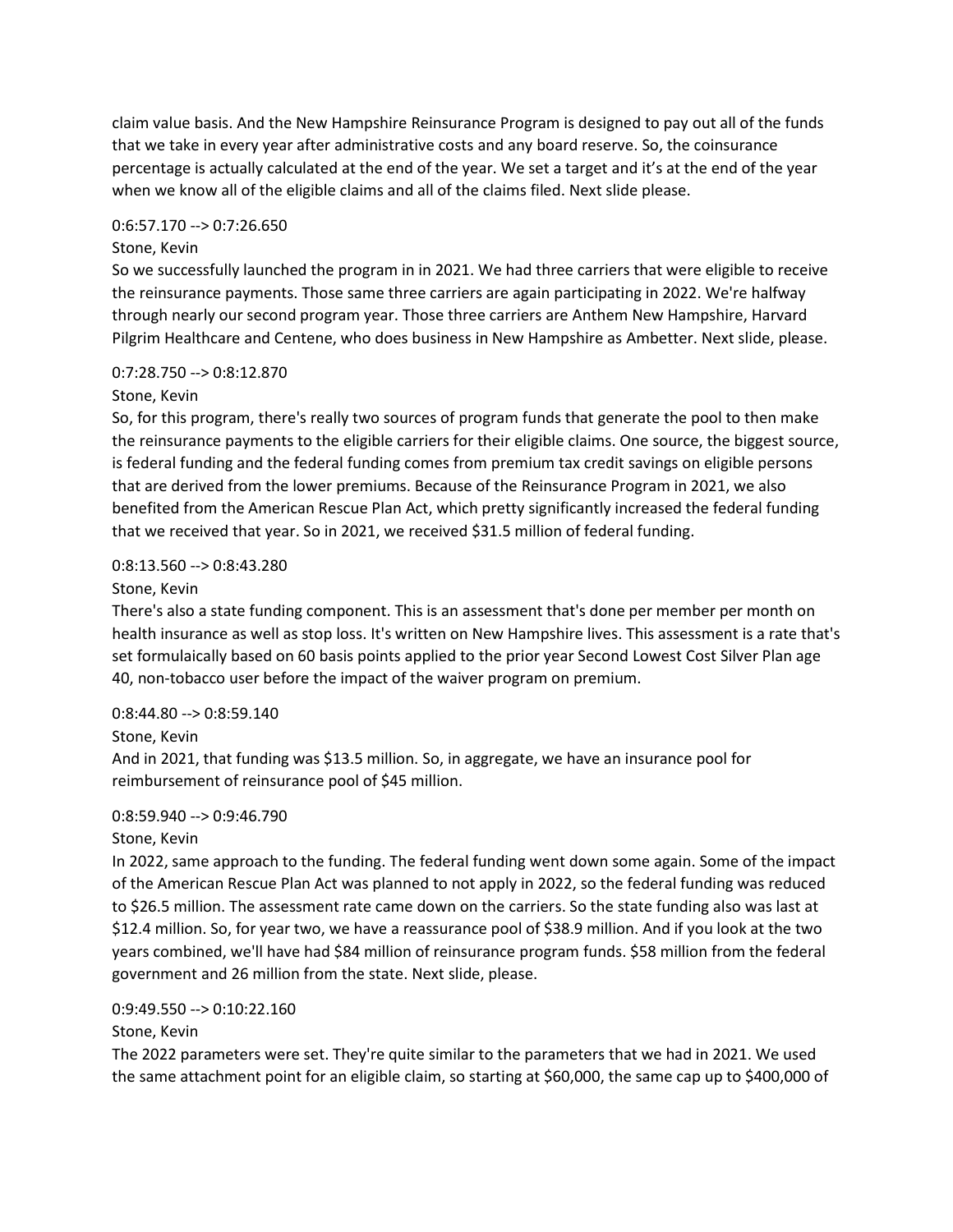paid expense per payment and the target coinsurance percentage is 70%. In 2021, it was slightly higher. I mean, again, that's going to shift a little bit based on final claims that are received.

0:10:23.130 --> 0:10:24.220 Stone, Kevin Next slide please.

# 0:10:24.950 --> 0:11:7.520

#### Stone, Kevin

So one of the things that we look at in estimating the impact of the program, there's really kind of three areas that we want to see and impact. First is, did it have an impact on lowering premiums, and the waiver resulted in a 14% decrease of the Second Lowest Cost Silver Plan in 2022. And if you look sort of across the panoply of plan types and metal levels that are offered on the exchange or in the individual market, we had an in premium impact as high as a 19.2% decrease. So, we feel like yes, it did have an impact on lowering premiums. Did enrollment increase?

### 0:11:8.260 --> 0:11:58.710

### Stone, Kevin

We do not have the ability to ascribe enrollment change specifically to the reinsurance program, but what we do know is that the enrollment in the individual market has increased as of May 2022, the enrollment was 50,186 individuals and that's an increase of 10.8% over the enrollment at the same time in May 2021. So, while we don't know how much of that's attributable to the Reinsurance Program, we do know that enrollment has gone up since the inception of the reinsurance program. And, lastly is the program providing enhanced stability for the carriers that write insurance in the individual market? And again, we have the same three carriers continuing in the program in the second year. So, we feel that that is a sign of stability. Next slide please.

### 0:12:0.770 --> 0:12:38.170

## Stone, Kevin

So one of the things that we've created at the very onset of the program was an Actuarial Workgroup, which is comprised of the senior actuary from each of the three participating carriers. And this group has been instrumental at working with management at NHHP, members of the New Hampshire Insurance Department, as well as when we have questions from the federal government that we need to answer, and they provide sort of an advisory role to us. And, they were instrumental both in planning program year 2 and we used them again in program year 3.

0:12:39.910 --> 0:12:57.750 Stone, Kevin

And so, we actually work almost a year ahead. So, we had to set the 2023 parameters early in 2022. And so, we used that actual work group as work in 2022 to develop those parameters. Next slide please.

## 0:12:59.400 --> 0:13:11.890

Stone, Kevin

So the way the kind of the process works, the work group met in December with the independent actuary that New Hampshire Health plan engages, Leif Associates.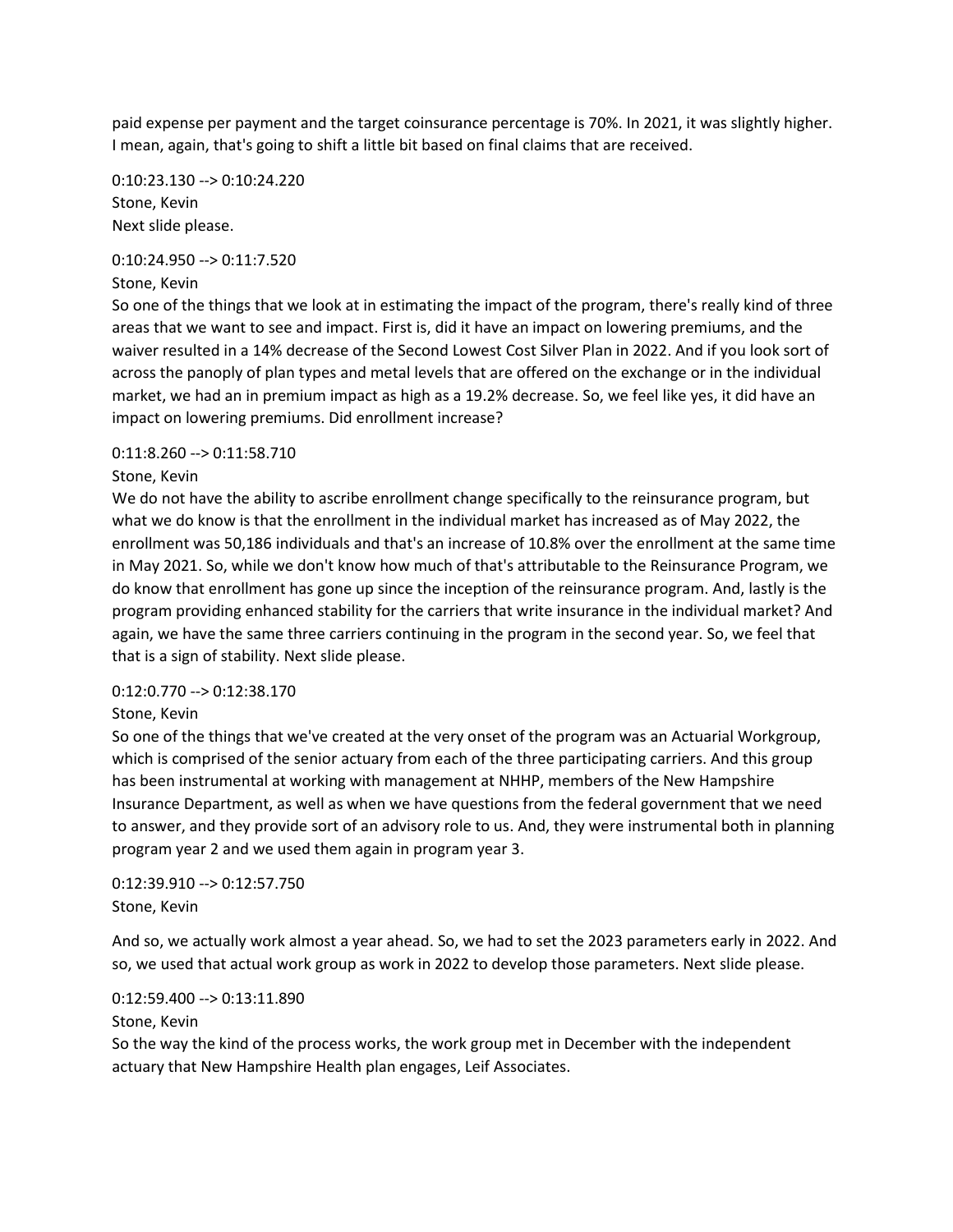## 0:13:12.540 --> 0:13:41.930

## Stone, Kevin

They provide data for the actuary to analyze. There were three distinct meetings and then out of that the actuary develops the recommended parameters. Those are presented to the NHHP Board. That was done on March 16th. The Board then adopted those recommendations and submitted them to the Insurance Commissioner at the end of March, and the Commissioner approved those parameters on March 31st of this year.

0:13:42.520 --> 0:13:43.450 Stone, Kevin Next slide please.

### 0:13:45.190 --> 0:14:54.340

#### Stone, Kevin

So what are the parameters? They're not terribly different from the prior two years, but what is a little bit different is the target reinsurance percentage. So, we have to project our funding. Neither the federal nor the state funding that you see on this slide is set finally yet, but this is our sort of our best estimate as to how much it will be. We're projecting federal funding at 23.8 million and state funding at 12.1 million for a total of \$35.9 million. The parameters again same attachment point for eligible claims saying cap for an eligible claims. But because we have a smaller funding pool and the cost of claims keeps going up with inflation and as we come out of COVID and as healthcare consumption resumes more normal patterns, the ability of that fund than to pay the percentage of eligible claims goes down. And so, we are targeting a reimbursement percentage in 2023 of 58%.

0:14:55.80 --> 0:14:55.950 Stone, Kevin Next slide please.

#### 0:14:57.340 --> 0:16:13.250

## Stone, Kevin

There are a few other things that we've done every year. We ask the eligible carriers to submit care management program descriptions to demonstrate that they're continuing to help identify and manage the cost of care potentially on these high-cost claimants and those are received by Mike, our Executive Director and then submitted to the Insurance Department. And we also in 2021 began participating in a CMS program called Edge Server reports, and that's where each month, beginning in the fall, we receive a summary of the claims that have been submitted in individual market and identifying those that are achieving the eligible attachment point to cap level, and we worked with the Actuarial Workgroup members to make sure that we were interpreting these Edge Server reports consistently with how the carrier submit the data and how they also interpret those reports. We actually received the final Edge Server report in May of this year, and we will use that report to make an initial payment.

## 0:16:13.700 --> 0:16:33.210

## Stone, Kevin

The initial payment is going to be paid out at 80% of the available funds and that payment actually is scheduled to go out tomorrow to each of the three carriers, and then the carriers will then submit further claims, run out and will make a final payment. Next slide please.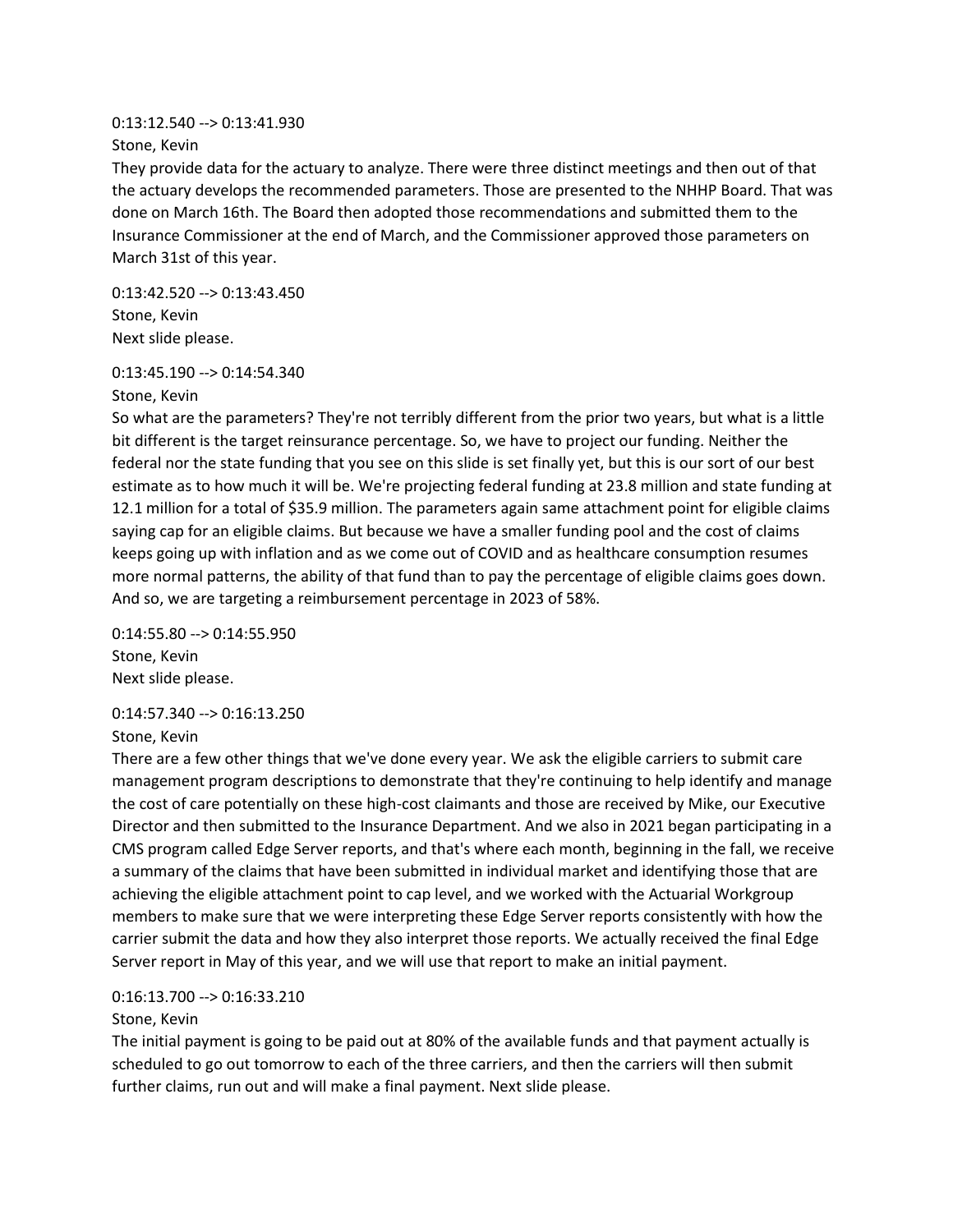0:16:34.320 --> 0:17:33.110

Stone, Kevin

So that payment will be made again. It's scheduled to made before July 1. We're going to make it tomorrow, assuming everything goes well with all the funds transfers, we're counting on it. And then, so, the carriers will be submitting a covered claim summary. That's essentially tells us how many claims have they continued to process for the program. The ones that fall within the eligible claim definition attachment point to cap, that wasn't captured on the final Edge Server report. And, we'll be receiving those from each of the three carriers sometime in July or early August. We'll use that to make a final determination of payment and then that final determination will be applied to the remaining 20% of the pool and that will be the final payment that the eligible carriers will receive on or before October 1 of 2022.

0:17:34.310 --> 0:17:35.230 Stone, Kevin Next slide please.

0:17:36.740 --> 0:17:50.310

Stone, Kevin

So I think that kind of summarizes the program and I think I'll now turn it over to Lisa, our moderator, to see if anyone has any questions, comments or would like further information on what we've presented. Lisa.

### 0:17:50.800 --> 0:18:32.10

Kaplan Howe, Lisa

Great. Thank you, Kevin. So, at this point, we are going to open the forum to public questions and comments about the Reinsurance Program and waiver. Again, there are two ways to ask or submit a question or comment. You can either raise your hand using that hand icon and we will call on you and unmute you in order. Or, if you prefer, you may type a question into the comment box. You can open the comment box by pressing the icon circled in purple and then we will read any of the questions or comments that come in through the comment box and respond to those as well.

## 0:18:33.110 --> 0:18:47.970

Kaplan Howe, Lisa

We will respond to all questions that come in and also document those for the record. So, Claudia and Margot, do we have anything either in the chat or any hands raised at this point?

0:18:48.860 --> 0:18:49.530 Thistle, Margot We do not.

0:18:50.750 --> 0:18:51.20 Kaplan Howe, Lisa OK.

0:18:52.40 --> 0:19:24.460 Kaplan Howe, Lisa So we'll give folks a couple of minutes to let us know if you have any questions or comments and I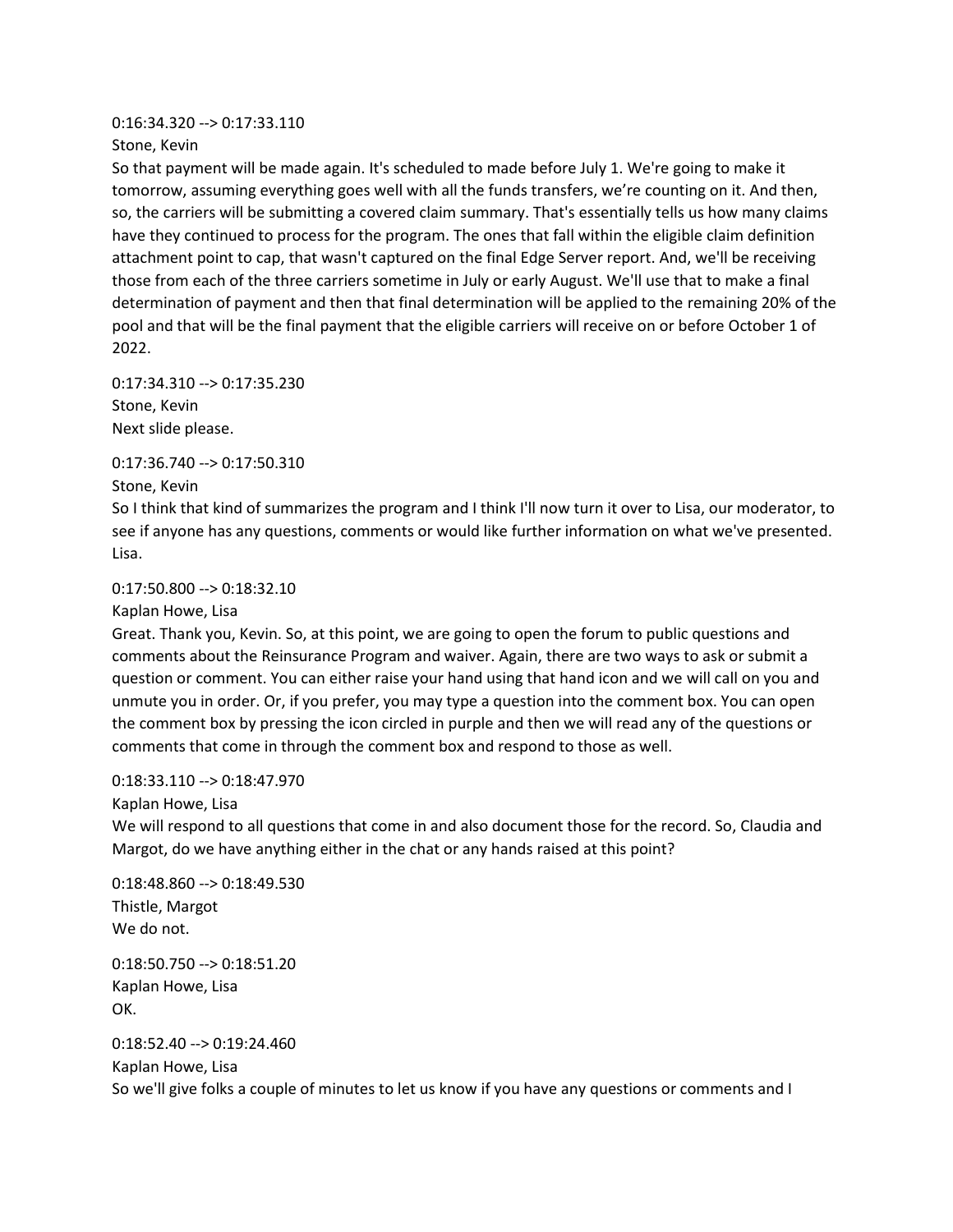should say that you also have an opportunity after the hearing. As Mike said, we'll be posting both the PowerPoint and the recording and you can submit comments either by mailing or emailing them to Mike and we'll have the contact information up again at the end of the forum and those will be taken into consideration, responded to as well.

0:19:34.400 --> 0:19:39.700 Kaplan Howe, Lisa I don't see anything coming in Margot or Claudia. Have. Have you seen anything come in?

0:19:40.380 --> 0:19:40.670 Thistle, Margot No.

0:19:41.380 --> 0:19:51.840 Thistle, Margot I think we're good. Oh, Deb Fornier asked. Is it feasible to give a rough estimate of how many lives had attachment point claims that were eligible?

0:19:52.900 --> 0:20:16.710 Stone, Kevin

Ah yes, the Edge Server report does identify the number of claimants that fall within the eligible claims level by carrier. So, we do, we could provide that number. It's a quite small number relative to the enrollment.

0:20:19.760 --> 0:20:33.250

Stone, Kevin

So, I mean it's probably under 5% typical of health insurance, right? It's the, it's the tail of the bell curve. So it's a few, a few high cost claimants that are tripping the corridor for reinsurance, Yep.

0:20:34.250 --> 0:20:34.940 Stone, Kevin Thank you, Deb.

0:20:47.20 --> 0:20:48.470 Degnan, Mike Want to jump to the next slide?

0:20:52.330 --> 0:21:22.550

Degnan, Mike

Once again, this is the key contacts for the for the program. I've read those before, but before we wrap this up, I want to say that we're losing a valuable member of our team, Dave Sky, from the insurance Department is retiring at the end of the month. He's been an integral part of this program since day one and has been a Board member from New Hampshire Health Plan for probably two decades. So, we want to wish Dave the best and say we're going to miss him and we really enjoyed working with him. Thank you, David.

0:21:24.890 --> 0:21:49.250 Degnan, Mike